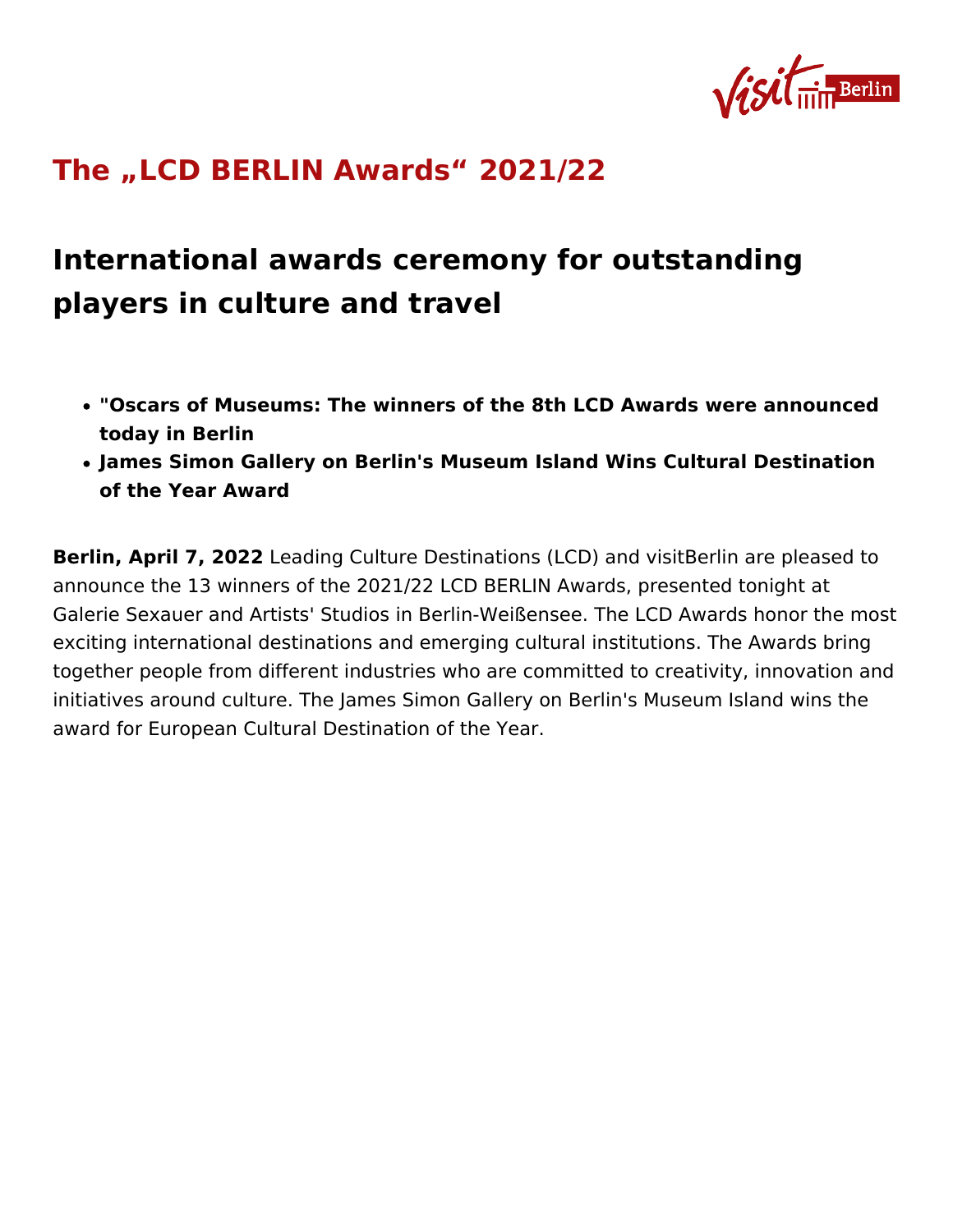

© visitBerlin, Foto: Leading Culture Destination

The winners range from local to renowned national institutions and international brands. One goal of the collaboration between visitBerlin and LCD is to promote exchanges between local cultural professionals and international cultural institutions. This initiates lasting partnerships between the travel and cultural industries and strengthens the visibility of the city's cultural offerings. Thus, as part of the "Into Berlin" initiative sponsored by the Senate Department for Culture, a dialogue between local Berlin cultural professionals and the international guests who had traveled to Berlin took place earlier in the day.

On behalf of LCD BERLIN, **Florian Wupperfeld, founder of LCD**, says: "Congratulations to the outstanding cultural destinations of the 2021/22 LCD BERLIN Award winners. These awards are an opportunity to celebrate creativity, culture, digital experiences and innovation and highlight the most remarkable emerging and established cultural destinations around the world while combining art and travel. LCD BERLIN would also like to thank our distinguished international jury and our collaborative partners, Berlin Senate Administrations, Korn Ferry, Lord Cultural Resources, SUNx, and all of our remarkable nominees who are shaping culture around the world. Many of these have moved from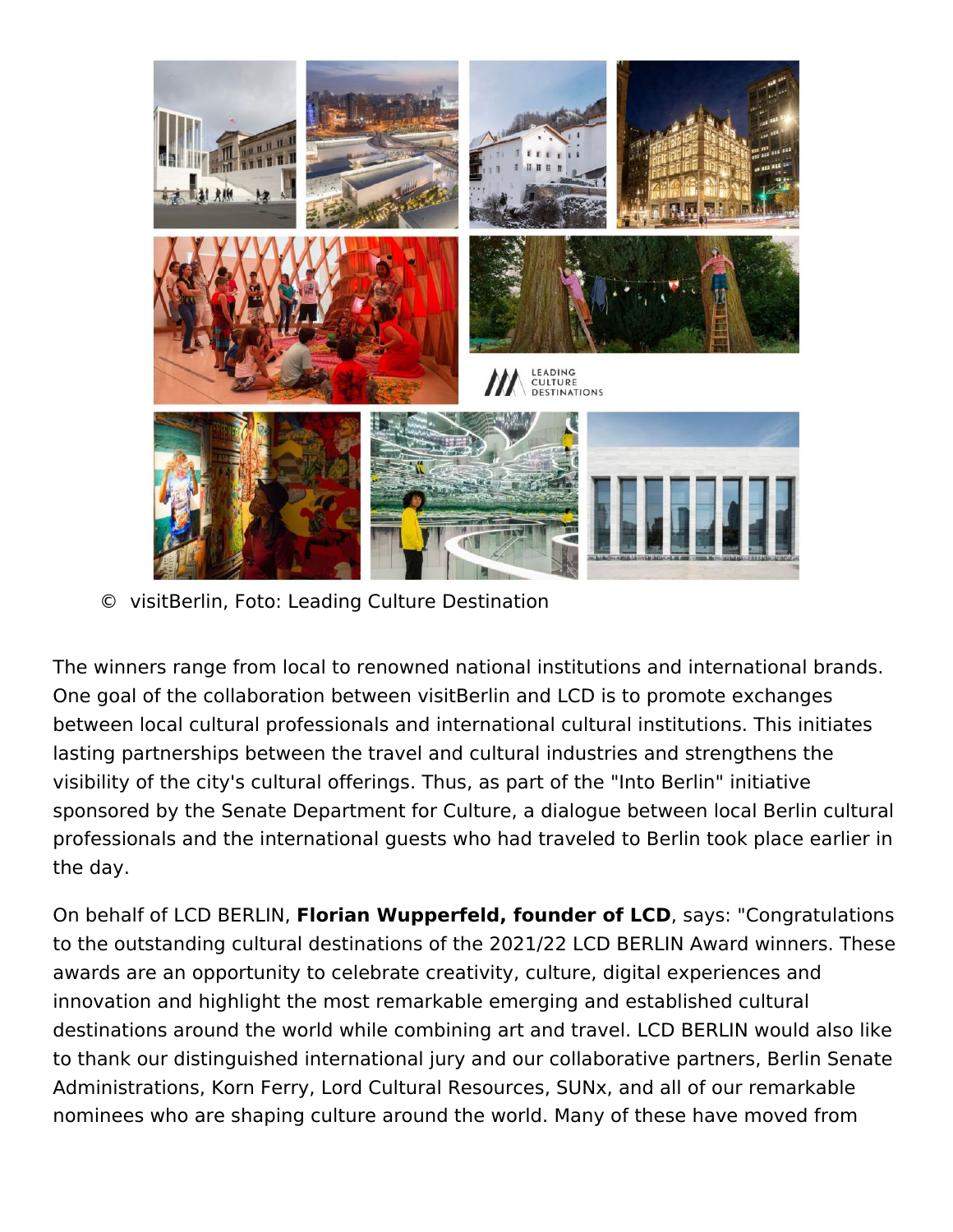physical places to hybrid digital experiences after the pandemic showed us that we need to rethink the way we engage with destinations."

**Burkhard Kieker, CEO of visitBerlin**: "What do visionary culture creators and the travel industry have in common? Both are driven by the desire to discover new things and create experiences. I am delighted that the LCD BERLIN Awards are being presented in Berlin. They strengthen Berlin's reputation as an international city of culture."

#### **International jury: "Close symbiosis between art, culture and travel".**

The winners of the LCD BERLIN Awards 2021/22 were selected by a top-class international jury. Members of the jury were Elizabeth Monoian, co-founder of Land Art Generator, Christina Reti of the Korn Ferry organization, Javier Jimenez, director of Lord Cultural Resources, Jean Blaise, director of Le Voyage a Nantes, architect Juergen Mayer H., and Jenenne Whitfield, president of The Heidelberg Project.

In a joint statement, the jury noted, "The 2021/22 LCD BERLIN Award shines a light on culture, art and travel, showcasing unique cultural experiences worldwide. From local to global perspectives, the 2021/22 awardees offer new and exciting ways to explore our relationship to public spaces, tradition, identity, and humanity. Over the years, the LCD Awards have provided winners with a unique platform to showcase their cultural heritage and reach travelers from around the world who want to immerse themselves in art and culture. The winning destinations and institutions show how close the symbiosis between art, culture and travel is."

**The winners of the LCD BERLIN Awards for 2021/22 across five different sections are:**

# **The winners of the LCD BERLIN Awards 2021/22**

# **NEW CULTURE DESTINATIONS OF THE YEAR**

The Awards for New Culture Destinations of the Year recognise the significant role of culture in changing the perception of destinations and influencing their future development.

- · Asia Pacific: X Museum (Beijing, China)
- · Europe: James Simon Gallery (Berlin, Germany)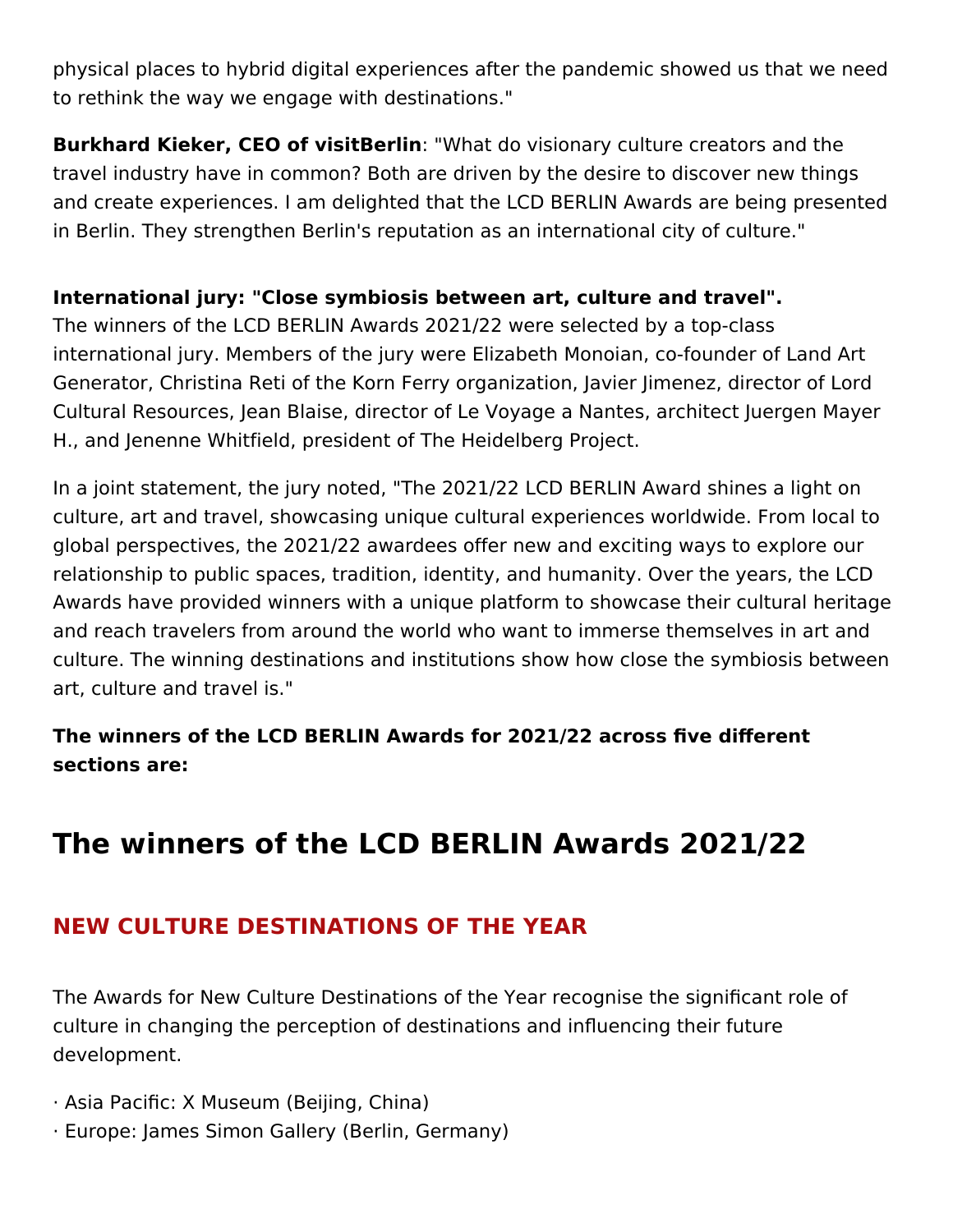- · Latin America: Museo Regional Aysen (Patagonia, Chile)
- · Middle East / Africa: Sheikh Abdullah Al Salem Cultural Centre (Kuwait City, Kuwait)
- · North America: Fotografiska (New York City, New York, USA)

#### **DIGITAL DESTINATIONS OF THE YEAR**

The Digital Destinations of the Year Awards highlight the shift of cultural destinations pioneering the digital museum experience and, therefore, the entire journey of how travellers engage with destinations in the future.

- · Best Immersive Museum Experience: Les Bassins de Lumières (Bordeaux, France)
- · Best Digital Museum Experience: Museum of Tomorrow (Rio de Janeiro, Brazil)
- · Best Digital Destination Experience: Scotland, UK

### **SOFT POWER DESTINATION OF THE YEAR**

#### IN PARTNERSHIP WITH LORD CULTURAL RESOURCES

The Soft Power Destinations Awards recognise soft power best practices including cohesion, inclusion and community-based bottom-up projects, which impact their local communities.

· Soft Power Destination of the Year: The Plywood Project (New York City, New York, USA)

#### **TRAVELLERS' AWARDS**

The Travellers' Awards celebrate creativity, culture and innovation, giving well-deserved recognition to those dedicated to cultural pursuits.

- · Best Cultural Festival: Serendipity Arts Festival (Goa, India)
- · Best Emerging Culture City: Lausanne (Switzerland)
- · Best Art Hotel: Birch Community (Hertfordshire, UK)

## **CLIMATE SMART AWARD in partnership with SUNx**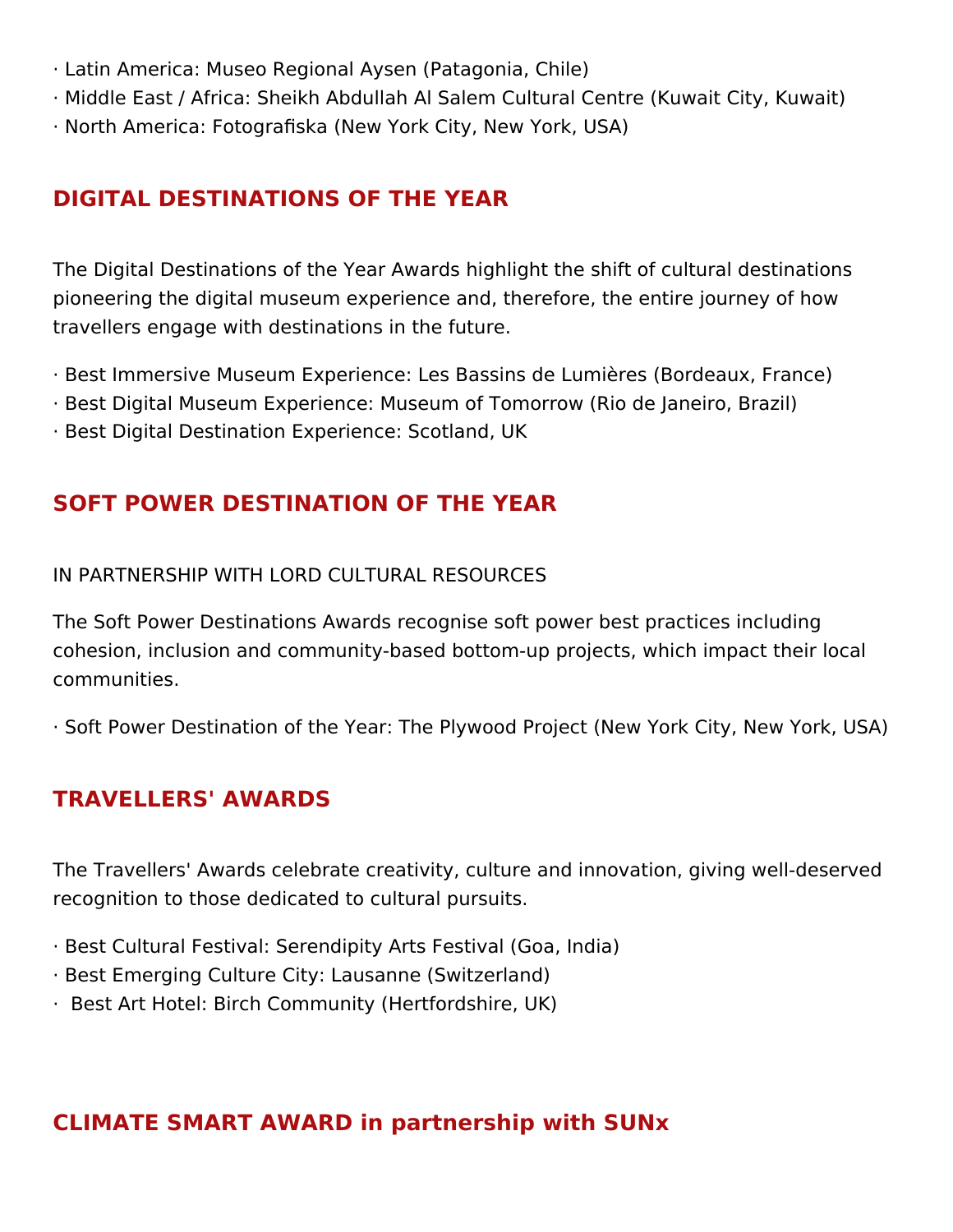The Climate Smart Award, in partnership with the SunX Program, sh cultural organisations that not only teach us about the past but als one of the biggest challenges in the future climate change.

· Australian Museum (Sydney, Australia)

More about L C wDw wat leading cultured estinations.com

#### visitBerlin

Inspiring the world for Berlin. With this mission, Berlin Tourismu promotes Berlin s destination management as well as the city s tou marketing. Under the visitBerlin brand, the company is a partner, a creative ideas, and networker. Its remit is focused on sustainable p and marketing city-compatible tourism services in all twelve Berlin of maintaining the life quality of local residents and harmoniously i value for visitors. As a tour operator, visitBerlin also issues the Be city s official tourist ticket, and operates the Berli $\mathsf D$ n  $\alpha$ usisBenlfion.  $\mathsf d$ e Berlin s official tourism website, Berlin visitors can find all the inf every aspect of their trip Fointon counting ore about visit Berlin on about.visitBerlin.de

#### Leading Culture Destinations

Founded by Florian Wupperfeld, Leading Culture Destinations (LCD) network connecting the next generation of cultural nomads to the m destinations worldwide. LCD is most widely known for its annual aw LCD Awards, now in its sixth year, which shine a light on the most and emerging cultural institutions worldwide that cultural travellers wishlists. Each year LCD also hosts a series of global knowledge sharing and networking and networking and net initiatives to bring members of its Ambassador network together wit to exchange on key topics at the intersection of culture and travel placemaking to soft power and sustainable tourism. LCD also runs, experiences to the most exciting cultural destinations worldwide. More about LCD at www.leadingculturedestinations.com.

### Impressions of the evening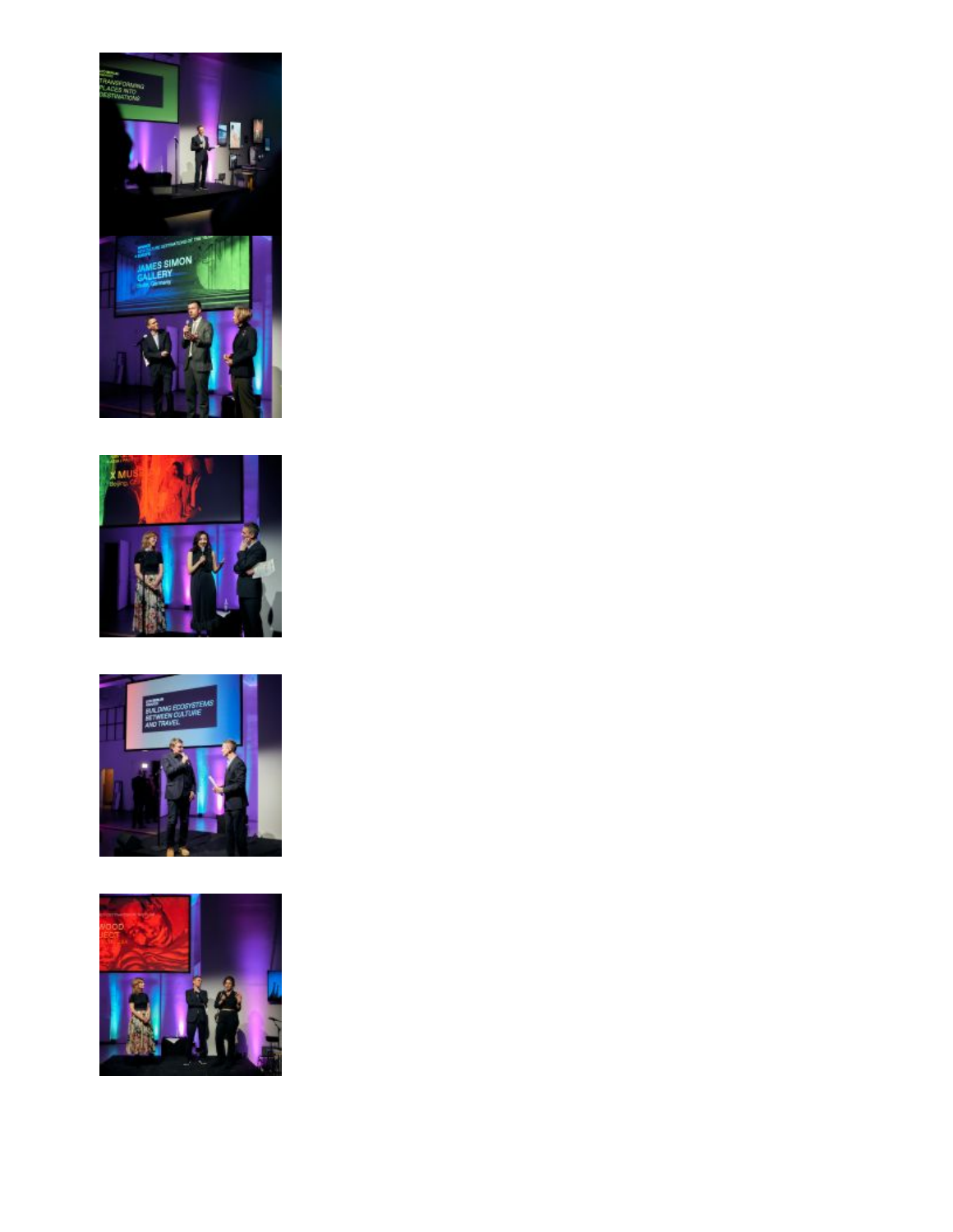Related Posts

© © David Chipperfield Architects, Foto: Ute Zscharnt

LCD Awards erstmals in Berlin: Internationale Preisverle herausragende Kultureinrichtungen